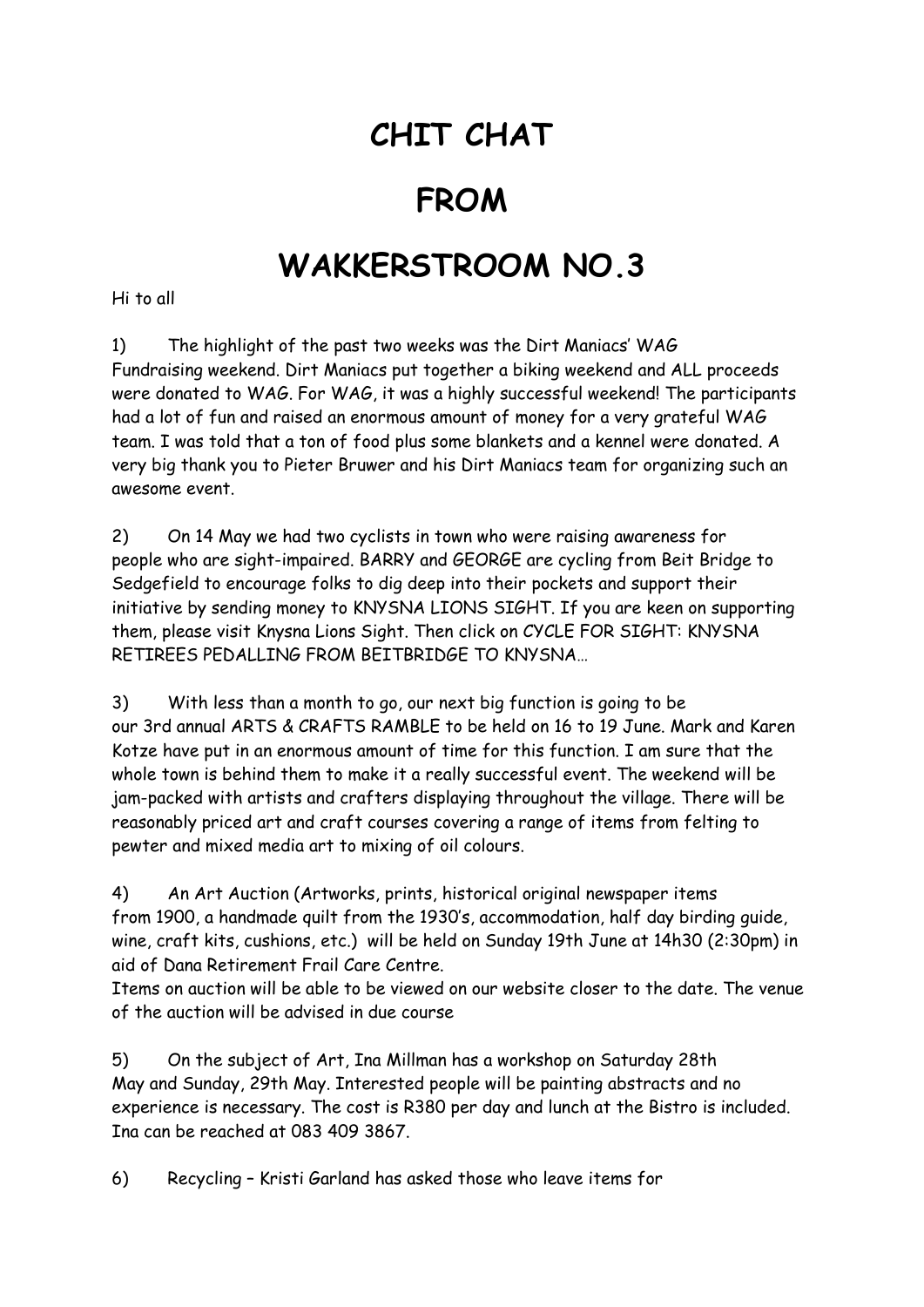recycling at Birdlife to please ensure that these are cleaned / rinsed out. Please put the stuff in boxes or packets and only leave recyclable material and NOT general rubbish.

7) Kyknet – Hope many of you watched the program on this channel. The Wakkerstroom Music Festival was on Fiesta and was really good to see. Sean Pyott was interviewed and we saw many of the participants in the festival. I must admit that some of the photos they took in and around Wakkerstroom were stunning.

8) We need to welcome Jeff and Sue Lawrence and their new business THE OWL AND HARE to Wakkerstroom. Sue has been running it for two months now and seems to be extremely busy over weekends; their beer and bread being a big draw card. Sue has completed the installation of her brewing equipment and is hoping to have her first brew ready in the next few weeks. Jeff's bread is very popular and he even had the winning article in the newest "Food and Home" magazine. You need to buy the June edition of this magazine to read all about his experimental bread. The photo looks divine! We did ask him about buying a loaf and were told that you would have to order one as it is very complicated to make. It looks irresistible!

9) Welcome to Eric Anderson! He is doing computer repairs and sales. He works from home in Von Wielligh Street. It's good to have someone local to fix one's computer equipment.

10) Janet Rowse and Carol Preston are collecting plastic bottle tops and bread tags. It is for a very good cause as they are donated to a group who then donate basic wheel chairs to those in need. If you'd like to discuss this with either of them, Carol's number is 083 701 4670 and Janet can be reached on 083 462 2729 in the afternoons.

11) Birding – The Bird Club members went to the Wessels' farm on the Dirkiesdorp Road on the 17th May. They have some beautiful aloes flowering there at this time and we were lucky to see number of sunbirds as well as a Gurney's Sugarbird. What a treat! On the way there we saw a Secretarybird perched on a high branch enjoying the sunshine.

12) Crowned Crane –On Saturday at 12h00 Boerewors rolls and Hot Dogs are available and then you can settle down to watch rugby. At 15h00 The Stormers will be playing against The Cheetahs and at 17h00 The Bulls will be taking on The Lions. On Sunday the motor racing Monaco Grand Prix will start at 14h00. A feast of Sport indeed!

13) Mountain Challenge – Also, nearly here, hope you are all in training. Mark it off in your diary – Saturday 18th June beginning at 07h00. The route has now been changed and will take place on the Amersfoort Road.